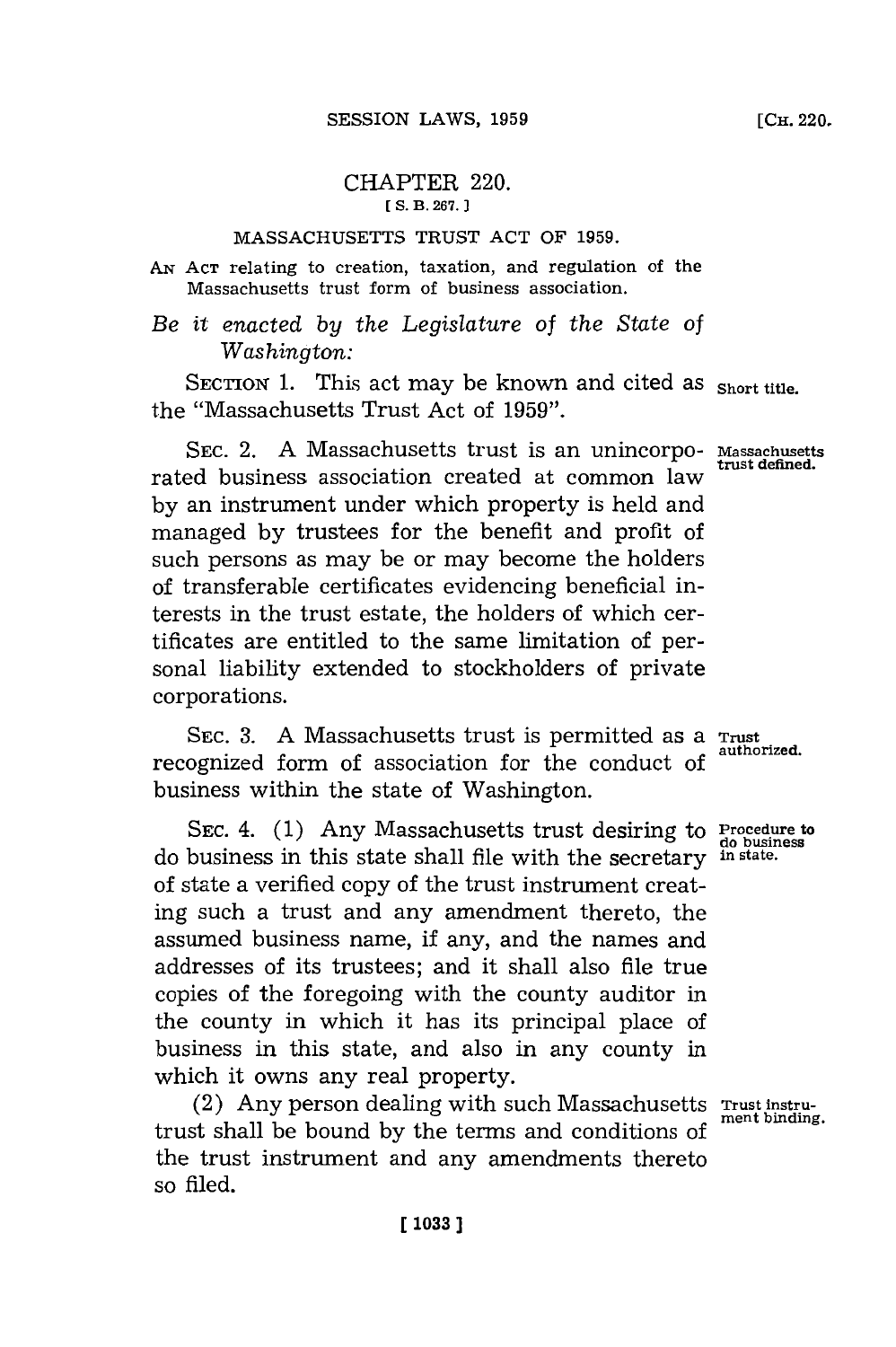act or entering this state pursuant thereto shall pay such taxes and fees as are imposed **by** the laws, ordinances, and resolutions of the state of Washington and any counties and municipalities thereof on domestic and foreign corporations, respectively, on

Taxes or **(3)** Any Massachusetts trust created under this

an identical basis therewith. In computing such taxes and fees, the shares of beneficial interest of such a trust shall have the character for tax purposes of shares of stock in private corporations. Corporation (4) Any Massachusetts trust shall be subject t **Corporation** (4) Any Massachusetts trust shall be subject to law applicable provisions of law, now or hereafter enacted, with respect to domestic and foreign corporations, respectively, as relate to the issuance of securities, filing of required statements or reports, service of process, general grants of power to act, right to sue and be sued, limitation of individual liability of shareholders, rights to acquire, mortgage, sell, lease, operate and otherwise to deal in real and personal property, and other applicable rights and duties existing under the common law and statutes of this state in a manner similar to those applicable to domestic and foreign corporations.

**Rules and (5)** The secretary of state, director of licenses, **regulations** and the tax commission of the state of Washington, and the several county auditors in which any such Massachusetts trust shall have its principal place of business or own any real property are each authorized and directed to prescribe binding rules and regulations applicable to said Massachusetts trusts consistent with this act.

**Severability. SEC. 5.** Notwithstanding any other evidence of legislative intent, it is declared to be the controlling legislative intent that if any provision of this act, or the application thereof to any person or circumstances is held invalid, the remainder of the act and the application of such provision to persons or cir